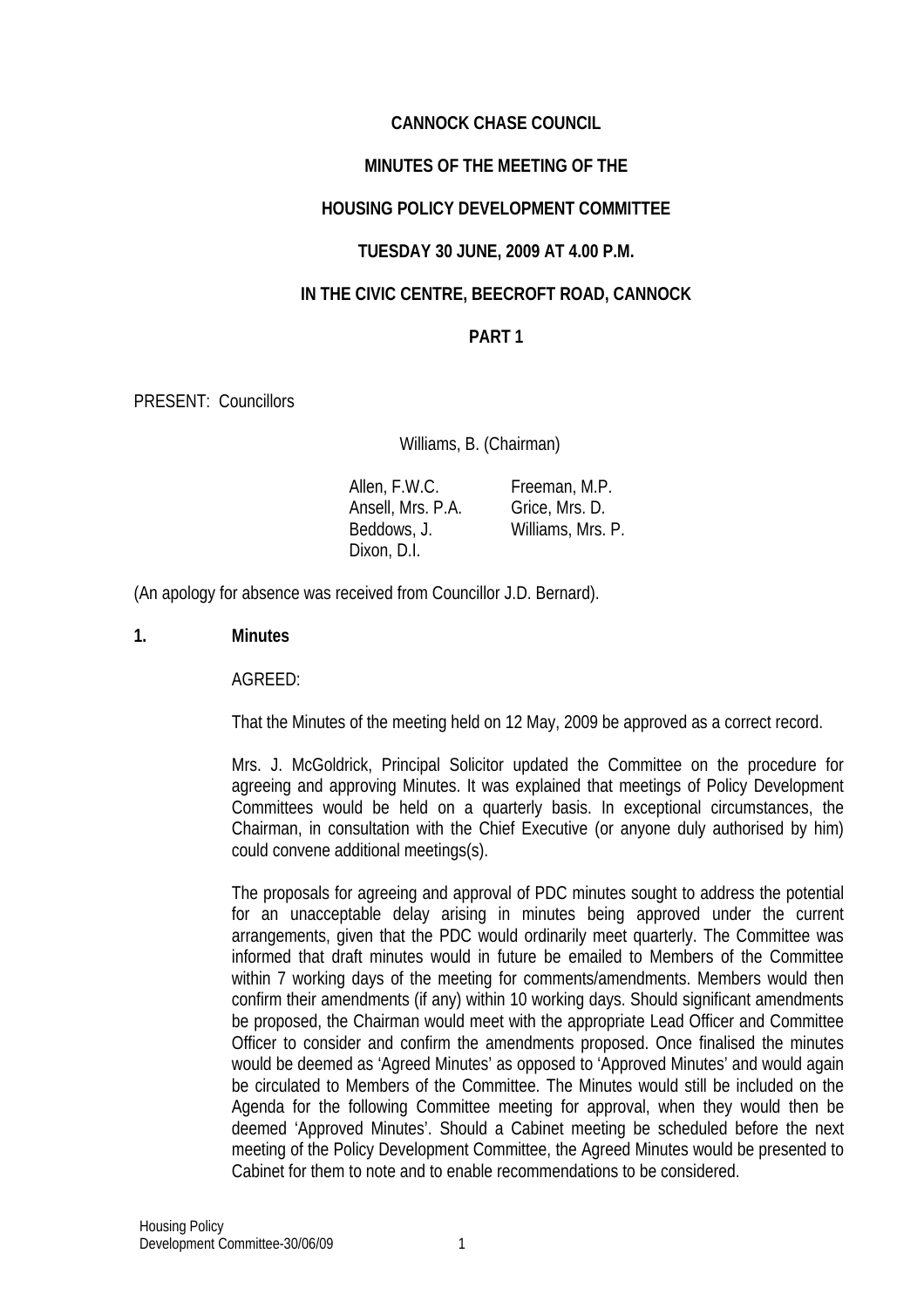## **2. Presentation on the role and remit of the Housing Policy Development Committee**

The Committee received a presentation from the Principal Solicitor on the role and remit of Policy Development Committees.

It was considered that issues of capacity for both Members and Officers had been raised in the past and it was considered that a more focused approach should be taken by Policy Development Committees to deliver improved outcomes.

It was reported that the Policy Development Committees had been aligned with the Local Area Agreement blocks. The Committees would be guided by a more robust framework, established by the PDC Terms of Reference and the Performance Management Framework. Such an approach would require PDCs to focus their efforts on key areas of concern highlighted from performance data (provided quarterly) and which would detail those targets that the Council was failing to meet. The PDCs should explore and consider proposals/options to tackle and overcome such failures with recommendations being made to Cabinet or Scrutiny Committee as considered appropriate. The principal function of PDCs was to performance manage PDPs and examine how failing targets could be improved, particularly through policy development. To assist PDCs with their role, they have the choice of inviting external partners to attend meetings if it was considered that a more co-ordinated approach was required.

#### **3. Presentation on Performance Management Framework**

The Committee received a presentation from Mrs. J. Baldasera, Housing Service Improvement Manager on the Performance Management Framework.

The Housing Service Improvement Manager reported that the Corporate Plan 2009-2012 was approved on 29 April, 2009 and the purpose of the PDPs was to provide a clear link from the Corporate Plan priorities through to Services Plans and PDRs, namely the 'Golden thread'.

All PDPs would be reported every six weeks to DMT updating them on the current position with respect to the delivery of actions and performance indicators. The PDPs would then be reported quarterly with more comprehensive information to DMT, Scrutiny and Policy Development Committees. Progress would be reported using the traffic light assessment method for actions, PIs and risk actions. Exception reports would be completed with details of what actions were being taken to address matters when red and amber indicators were shown, the main focus being on the red indicators.

#### **4. Presentation on the Committee's Priority Delivery Plan**

The Committee received a presentation from Mr. I. Tennant, Head of Housing on the Committee's Priority Delivery Plan.

Consideration was given to the Housing Policy Development Committee – Review of the 2008-09 Work Programme (Enclosure 6.1 – 6.2 of the Official Minutes of the Council)

The Head of Housing reported on the work of the Committee during 2008-09 and the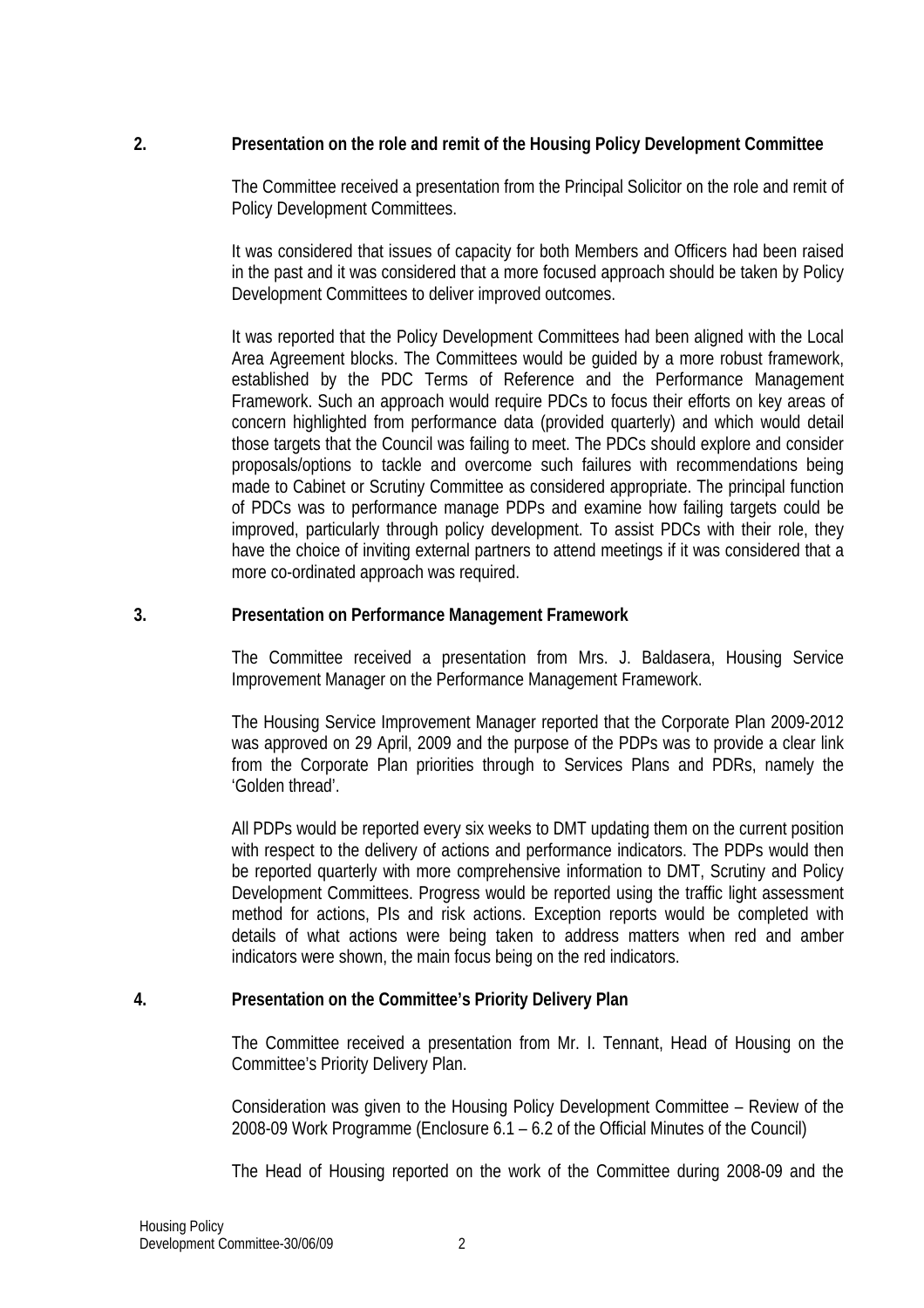actions that had resulted from the Committees decisions in respect of proposed policy changes.

In relation to the 2008-09 work programme, the Head of Housing reported that Members had raised concerns regarding the progress of providing second doors to bungalows which was being implemented through the External Envelope Works Programme. As a result, the Chairman had requested that a further report be considered by the Committee regarding the options and financial considerations of implementing the works through a separate programme.

Consideration was given to the abridged copy of the Healthier Communities, Housing and Older People Priority Delivery Plan (Enclosure 6.3 – 6.18 of the Official Minutes of the Council).

The Head of Housing explained that the PDP provided the framework for the Committees work programme during the 2009-10 municipal year. It was reported that this contained three "housing challenges", together with a number of identified actions in relation to each challenge. Progress in respect of these actions would be monitored by the Committee during the year.

As part of the 3 "housing" challenges the Head of Housing reported on the following:-

## Challenge 1 – Affordable Housing

The Head of Housing updated the Committee regarding progress on the replacement housing which was being provided on the Cornwall House and Cherry Tree House sites by the South Staffordshire Housing Association. These would result in 8 new houses being provided on the Cornwall House site and 12 new houses on the Cherry Tree House site.

It was reported that the Housing Association had originally planned to complete the Cornwall House scheme by October 2009 and the Cherry Tree House scheme by December 2009. Despite a later than anticipated start on site, substantial progress has been made and it is now envisaged that both schemes would be completed in October 2009 subject to the utilities companies providing the new properties with electric and gas supplies.

The Head of Housing reported that as part of the budget the Government had provided £100 million nationally (£50 million of grant and £50 million of credit approval) to help local authorities build new Council house on a pilot basis. Local authorities have been invited to submit "small scale" bids for these resources and as a result a feasibility study was being undertaken to provide 15 houses on 4 former garage sites. Further information on the progress of this work would be provided at future meetings.

#### Challenge 2 – Vulnerable People

Members expressed concern about the length of time that disabled Council tenants were waiting for adaptations in relation to their homes. It was noted that there was a particular problem with providing showers and this caused considerable problems for the households concerned.